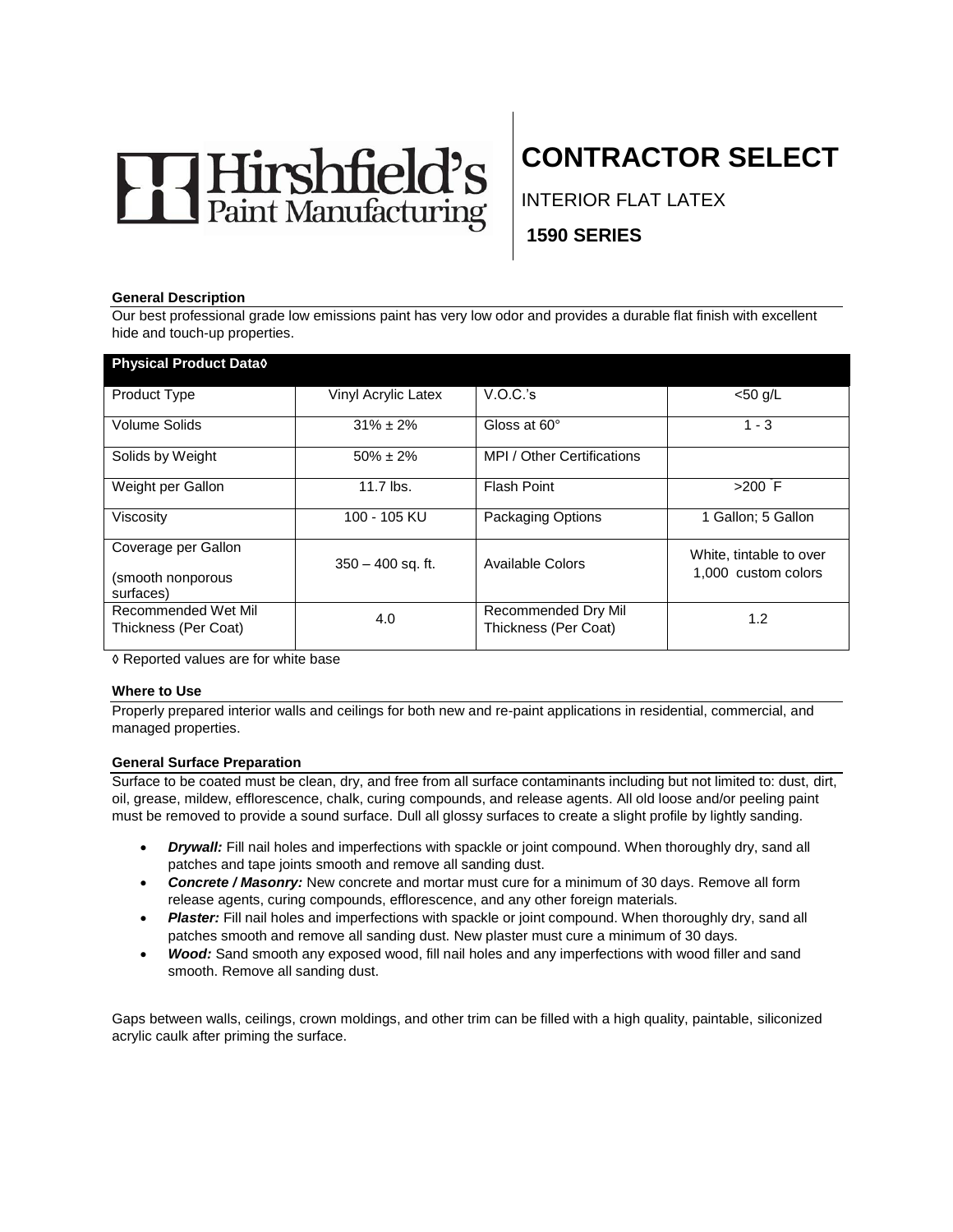**WARNING!!** If you scrape, sand, or remove old paint, you may release lead dust. LEAD IS TOXIC. EXPOSURE TO LEAD DUST CAN CAUSE SERIOUS ILLNESS, SUCH AS BRAIN DAMAGE, ESPECIALLY IN CHILDREN. PREGNANT WOMEN SHOULD ALSO AVOID EXPOSURE. Wear a properly fitted NIOSH-approved respirator to control lead exposure. Clean up carefully with a HEPA vacuum and a wet mop. Before you start, find out how to protect yourself and your family by contacting the National Lead Information Hotline at 1-800-424-LEAD or log on to [www.epa.gov/lead.](http://www.epa.gov/lead)

#### **Application Guide**

Stir contents thoroughly before and during application. Intermix containers of the same color to insure color uniformity. Apply 1 or 2 full coats as needed, keep a wet edge to avoid lap marks. Let dry thoroughly between coats.

- **Application Tools:** High quality polyester or nylon bristle brush. High quality synthetic roller cover.
- **Airless Sprayer:** Minimum Pressure 2000 psi, .015 .019 tip size. It is always advisable to back-roll the area to ensure proper adhesion and an even coat application.

Thinning is not normally required but may be necessary under certain conditions such as low humidity, or warm conditions. If needed add no more than 4 ounces of clean water per gallon.

Do not apply when air and substrate temperatures are below 50° F or above 90°F

- **Dry times:** @77⁰F, 50% RH to touch 30-60 minutes to recoat 2-4 hours. Dry times can vary depending on temperatures, humidity, color, and film build.
- **Cleanup:** Clean up spills or splatters immediately with soap and warm water. Clean painting tools with soap and warm water.

Not recommended for application to floors or decks or to surfaces subject to immersion or prolonged contact with water**. KEEP FROM FREEZING!**

| <b>Recommended Primers*</b> |                      |                                                                   |  |
|-----------------------------|----------------------|-------------------------------------------------------------------|--|
|                             |                      | 1270 - Contractor Select Zero Primer                              |  |
| Drywall                     | Hirshfield's         | 1258 – Contractor Select PVA Drywall Primer                       |  |
|                             |                      | 1255 - Prime-Seal PVA Drywall Primer                              |  |
| Concrete /                  | Hirshfield's         | 1250 - Drywall Primer                                             |  |
|                             |                      | 1450 - Acrylic Latex Block Filler                                 |  |
| Masonry<br>Plaster (cured)  | Hirshfield's         | 4050 - A.M.P Acrylic Masonry Primer                               |  |
|                             |                      | 1270 – Contractor Select Zero Primer                              |  |
|                             |                      | 1258 – Contractor Select PVA Drywall Primer                       |  |
|                             |                      | 1255 - Prime-Seal PVA Drywall Primer                              |  |
|                             |                      | 1250 - Drywall Primer                                             |  |
| Wood                        | Zinsser <sup>®</sup> | 56924972X - Smart Prime® Water-Base Primer                        |  |
|                             |                      |                                                                   |  |
| Metal                       | Hirshfield's         | 9250 – Acrylic DTM Primer or other as recommended by Hirshfield's |  |

\* Other primers may be appropriate. Check with your Hirshfield's representative for other recommendations. Certain colors or drastic color changes may require a gray shaded primer. Stains from water, smoke, ink, permanent marker, grease, etc. should be sealed with an appropriate stain killing primer/sealer.